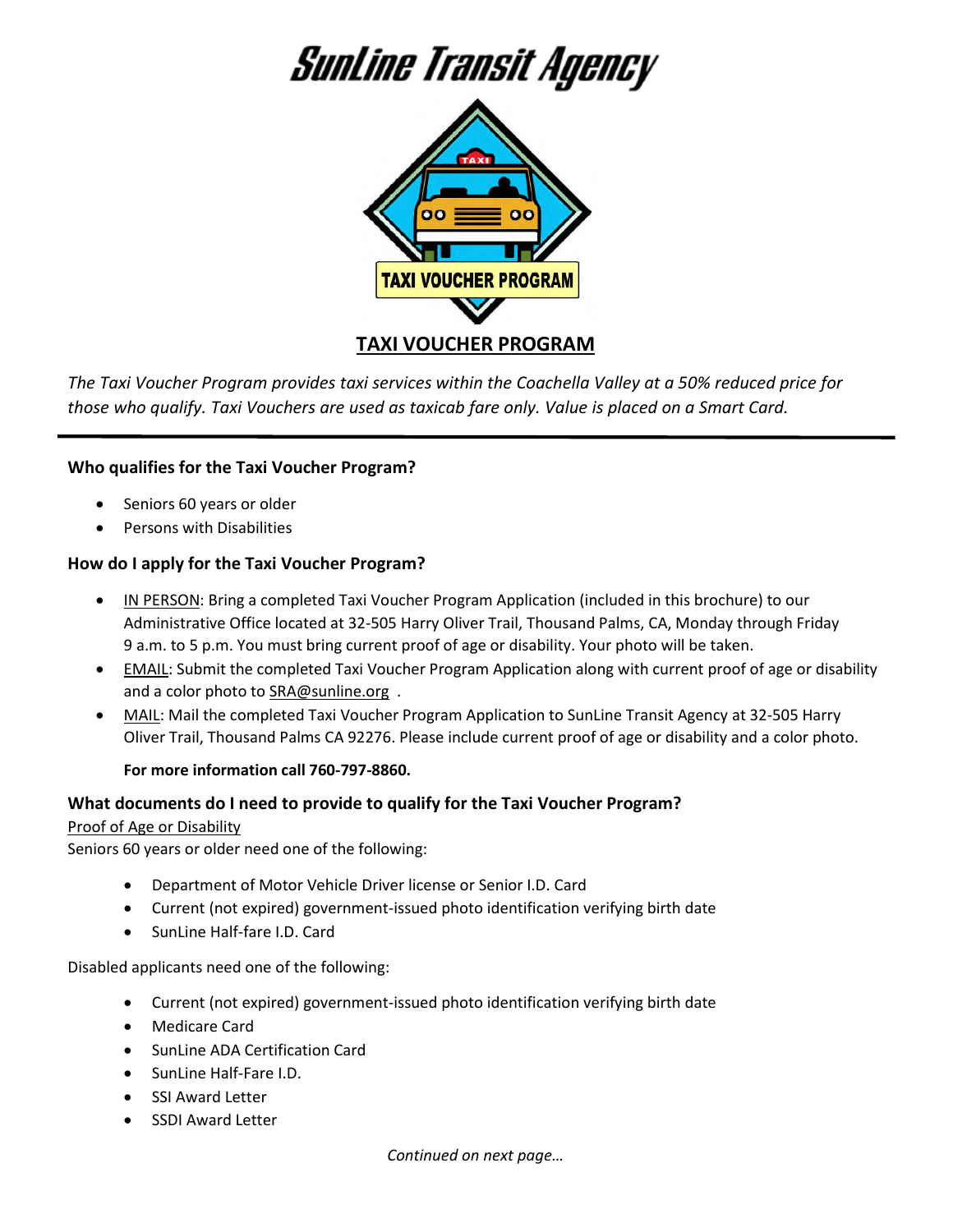- Veterans Administration Letter for minimum 50% disability
- Physician Verification of Disability Form\* completed by physician

#### **What is the purpose of this Program?**

The program is designed to offer eligible individuals same day "curb-to-curb" transportation service, providing them with a limited number of subsidized taxi rides to use seven days a week, twenty-four (24) hours a day to destinations within the service boundaries of SunLine Transit Agency. Riders do not have to be within the three-quarters of a mile boundary of a fixed bus route stop. The Taxi Voucher Program is not designed to supersede and replace existing fixed route bus service or existing paratransit service.

#### **When can I begin to use the Program?**

Once you are approved for the Program SunLine will mail you the Taxi Smart Card.

You must then load value to the card. It is not a credit card. Up to \$75.00 can be added every thirty (30) days. SunLine then doubles the value on your Smart Card, thereby providing you half fare taxi rides up to \$150.00 per thirty (30) day period. Maximum balance allowed on a card at any time is \$450.00.

#### **How do I add value to my Smart Card?**

You can add value to the Smart Card by phone, 760-343-3451, with Visa/Mastercard or by mailing a check or money order to the address below. You can also pay cash in person at that same address. Allow 7 to 10 working days to receive the value on your Taxi Smart Card. Please do not send cash. Be sure to include your name, return address and telephone number.

> SunLine Transit Agency 32-505 Harry Oliver Trail Thousand Palms, CA 92276

# **What taxi company will accept the Taxi Smart Card?**

Your Taxi Smart Card is accepted by two Coachella Valley taxicab businesses; Desert City Cab and Yellow Cab of the Desert.

#### **How do I pay the taxicab Driver?**

Taxis are equipped with a reader to accept the Smart Card. Swipe your Smart Card to pay your fare.

# **What if I don't have enough funds on my Smart Card to pay for the taxi fare?**

Participants are required to have enough funds on their Smart Card to cover the taxi fare for each trip. Should you not have enough funds on your Smart Card, you must provide the taxi driver with an alternative method of payment for your taxi fare at the time of service. You may check the balance on your Smart Card by contacting SunLine Transit Agency Monday through Friday 9a.m. to 5p.m.

#### **Are there any restrictions on travel in the program that I should be aware of?**

\*Yes. Please see the below list of terms for travel within the Taxi Voucher Program.

- Each trip shall originate and end within the Coachella Valley.
- Each trip shall be a one way trip from one origin to one destination.
- Wait time is excluded.
- Round trips are excluded.

#### **\*SunLine Transit Agency retains the right to modify the Taxi Voucher Program as appropriate.**

#### **How do I tip the taxicab driver?**

A standard tip is paid in cash. Taxi Smart Cards cannot be used for tips.

*Continued on next page…*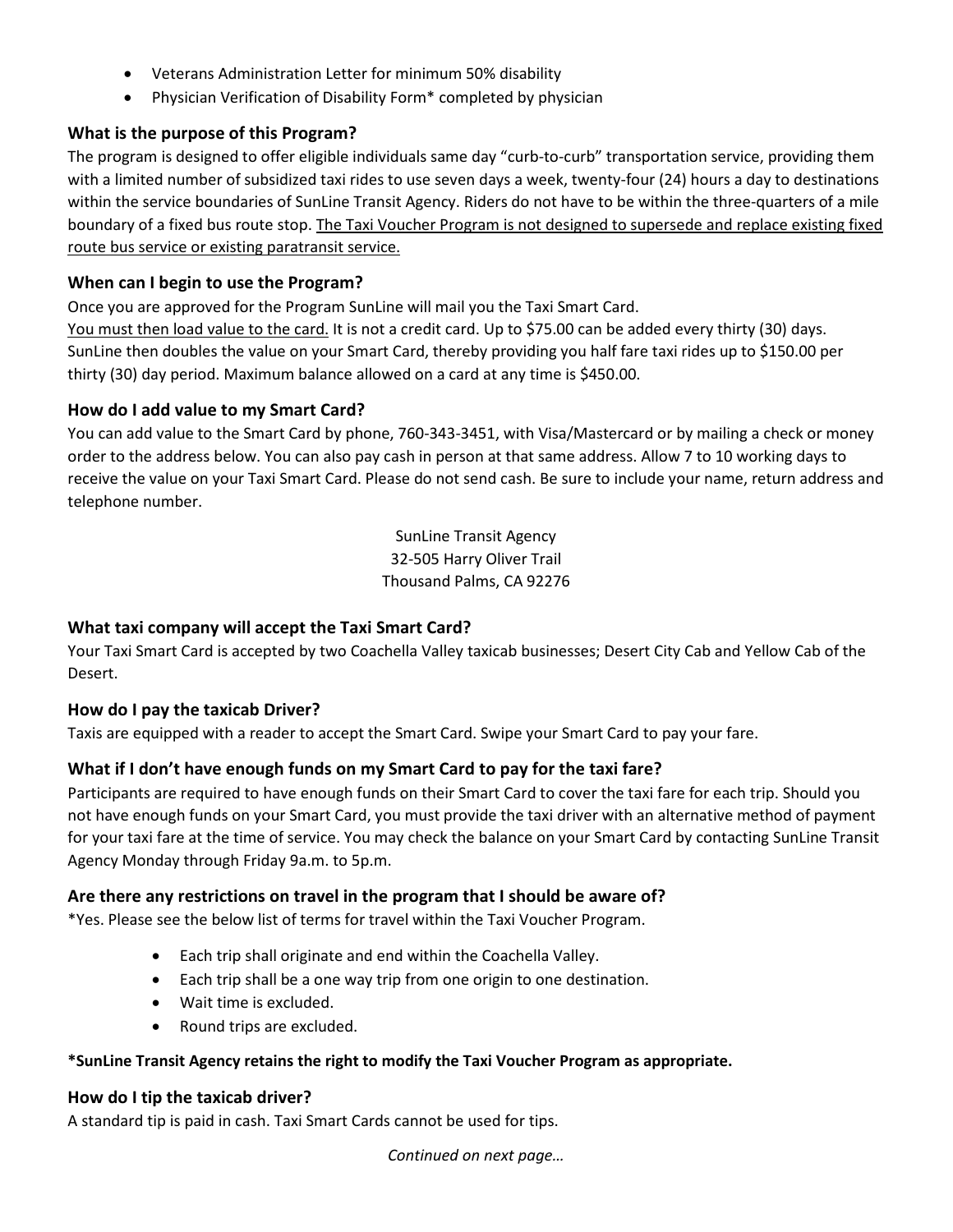

# **SUNLINE TRANSIT AGENCY TAXI VOUCHER PROGRAM APPLICATION**

Applicants are advised that the information provided herein is not confidential and is open to SunLine and the U.S. Department of Transportation authorized officials for compliance reviews.

| $\Box$ New Application $\Box$ Re-certification                                                                                                                                                                                |  |  |  |  |
|-------------------------------------------------------------------------------------------------------------------------------------------------------------------------------------------------------------------------------|--|--|--|--|
| <b>Personal Data</b>                                                                                                                                                                                                          |  |  |  |  |
|                                                                                                                                                                                                                               |  |  |  |  |
|                                                                                                                                                                                                                               |  |  |  |  |
|                                                                                                                                                                                                                               |  |  |  |  |
|                                                                                                                                                                                                                               |  |  |  |  |
|                                                                                                                                                                                                                               |  |  |  |  |
|                                                                                                                                                                                                                               |  |  |  |  |
|                                                                                                                                                                                                                               |  |  |  |  |
|                                                                                                                                                                                                                               |  |  |  |  |
| Please provide the name and phone number of a friend or relative we may contact in case of emergency or if we are                                                                                                             |  |  |  |  |
| unable to reach you at your regular phone number:                                                                                                                                                                             |  |  |  |  |
|                                                                                                                                                                                                                               |  |  |  |  |
|                                                                                                                                                                                                                               |  |  |  |  |
| Relationship: Note and the state of the state of the state of the state of the state of the state of the state of the state of the state of the state of the state of the state of the state of the state of the state of the |  |  |  |  |
|                                                                                                                                                                                                                               |  |  |  |  |
|                                                                                                                                                                                                                               |  |  |  |  |

*Continued on next page…*